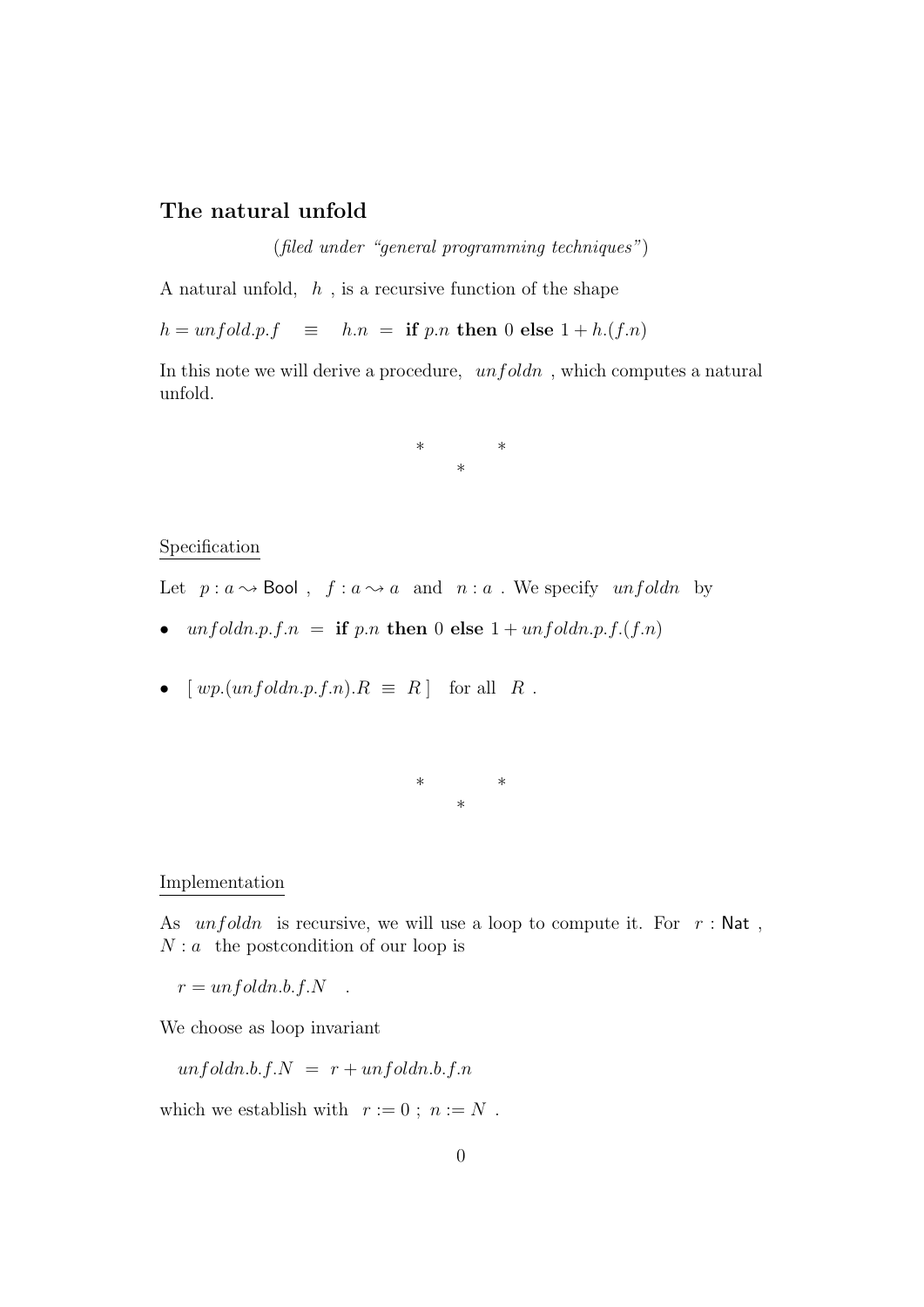With regards to maintenance of the invariant we observe

$$
\begin{array}{rcl}\n\text{[Context:} & b.n \Rightarrow \; \text{unfold}n.b.f.n = 0 \\
& r + \text{unfold}n.b.f.n \\
& = & \{ b.n \} \\
& r\n\end{array}
$$
\n
$$
\begin{array}{rcl}\n\text{[} & \text{if } b.n \text{]} & \text{if } b \text{]} & \text{if } b \text{]} & \text{if } b \text{]} & \text{if } b \text{ } \text{if } b \text{ } \text{if } b \text{ } \text{if } b \text{ } \text{if } b \text{ } \text{if } b \text{ } \text{if } b \text{ } \text{if } b \text{ } \text{if } b \text{ } \text{if } b \text{ } \text{if } b \text{ } \text{if } b \text{ } \text{if } b \text{ } \text{if } b \text{ } \text{if } b \text{ } \text{if } b \text{ } \text{if } b \text{ } \text{if } b \text{ } \text{if } b \text{ } \text{if } b \text{ } \text{if } b \text{ } \text{if } b \text{ } \text{if } b \text{ } \text{if } b \text{ } \text{if } b \text{ } \text{if } b \text{ } \text{if } b \text{ } \text{if } b \text{ } \text{if } b \text{ } \text{if } b \text{ } \text{if } b \text{ } \text{if } b \text{ } \text{if } b \text{ } \text{if } b \text{ } \text{if } b \text{ } \text{if } b \text{ } \text{if } b \text{ } \text{if } b \text{ } \text{if } b \text{ } \text{if } b \text{ } \text{if } b \text{ } \text{if } b \text{ } \text{if } b \text{ } \text{if } b \text{ } \text{if } b \text{ } \text{if } b \text{ } \text{if } b \text{ } \text{if } b \text{ } \text{if } b \text{ } \text{if } b \text{ } \text{if } b \text{ } \text{if } b \text{ } \text{if } b \text{ } \text{if } b \text{ } \text{if } b \text{ } \text{if } b \text{ } \text{if } b \text{ } \text{if } b \text{ } \text{if } b \text{ } \text{if } b \text{ } \text{if } b \text
$$

$$
\begin{array}{ll}\n\text{[I] Context:} & \neg b.n \Rightarrow \text{unfold}n.b.f.n = 1 + \text{unfold}n.b.f.(f.n) \\
\quad r + \text{unfold}n.b.f.n \\
= \{ \neg b.n \} \\
r + 1 + \text{unfold}n.b.f.(f.n) \\
= \nabla r := r + 1 \, ; \ n := f.n \, \nabla \\
r + \text{unfold}n.b.f.n \\
\quad \qquad \text{[I]} \quad .\n\end{array}
$$

We have derived the following procedure

$$
unfoldn.p.f.N = ||\mathbf{var} \ n : a; r : \mathsf{Nat};
$$
\n
$$
r := 0; \ n := N;
$$
\n
$$
\mathbf{do} \ \neg b.n \to
$$
\n
$$
r := r + 1
$$
\n
$$
; n := f.n
$$
\n
$$
\mathbf{od};
$$
\n
$$
r
$$
\n||

So concludes our derivation.

$$
\begin{matrix} * \\ * \end{matrix}
$$

Example: The Linear Search